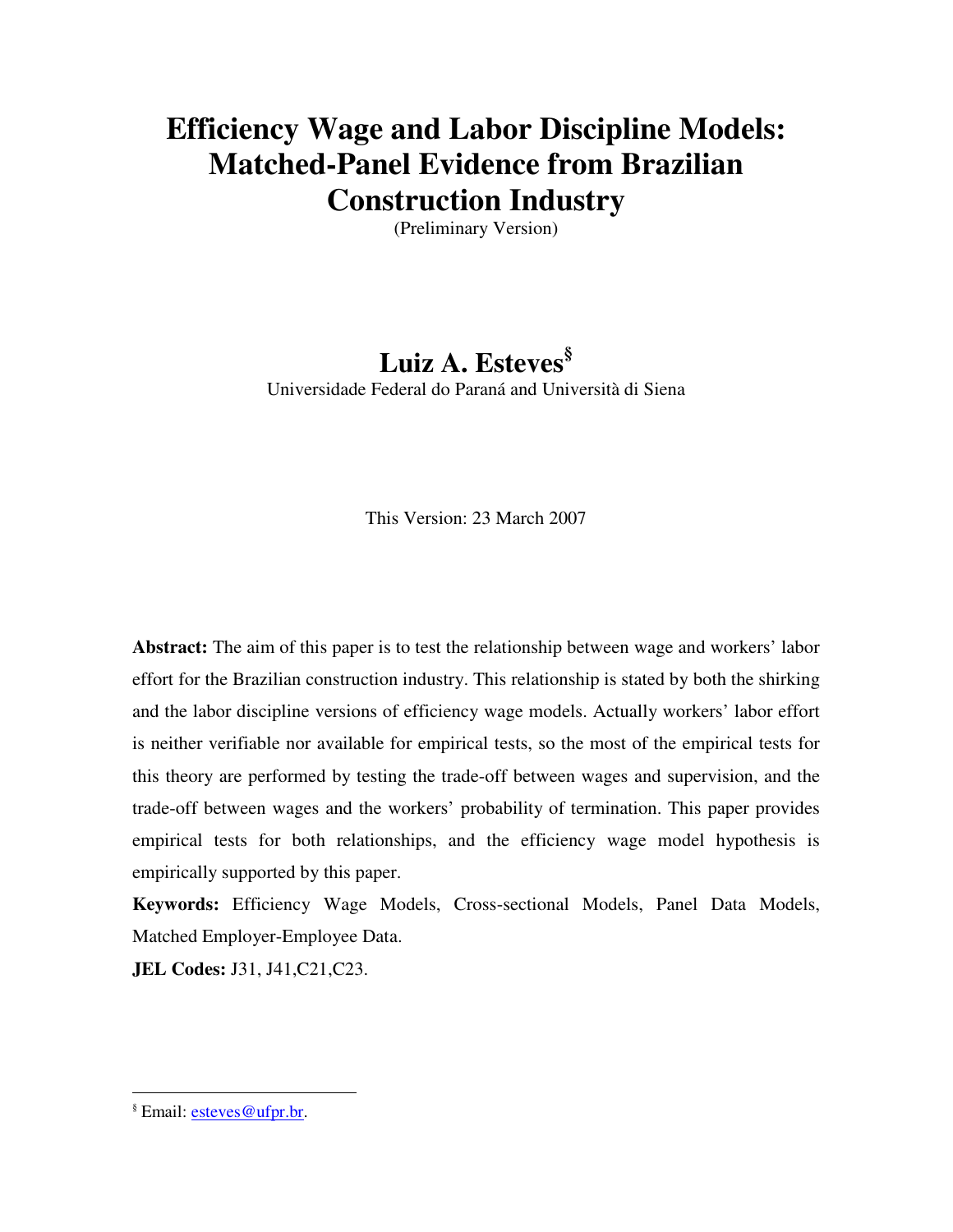## **Introduction**

The efficiency wage hypothesis argues that wages, at least in some markets, are determined by more than simply supply and demand. Specifically, it points to the incentive for firms to pay their employees more than the market-clearing wage in order to increase their productivity or efficiency. There are different versions of efficiency wages models, but in this paper I am mainly interested in the shirking version of efficiency wage model. This version states that higher wages are paid by firms in order to extract higher levels of intensity from workers.

The most important theoretical papers on the shirking version of efficiency wages were developed by Shapiro and Stiglitz (1984), Bowles (1985) and, Bulow and Summers (1986). A common characteristic of these papers is to formalize the relationship between employers and employees as a agency problem. It is well known that the principal-agent problem arises under conditions of incomplete and asymmetric information when a principal hires an agent.

In the shirking model the principal-agent problem arises because of the employers´ impossibility to obtain complete information about the effort level workers´ decision. On the other hand, the firm product level is known by the both parts. This impossibility is justified by the employers' imperfect monitoring of workers' labor effort, and the high costs that this supervision task requires.

In this way, it is impossible to design a contract of selling and buying of labor effort intensity. So, the alternative option is to design a incomplete contract of employment which hours and wages are bargained, but the intensity of labor effort to be performed by workers are not considered in their clauses.

Given the incompleteness of the employment contracts, and the role of workers´ effort intensity in the production function, and performance firms, it becomes necessary to the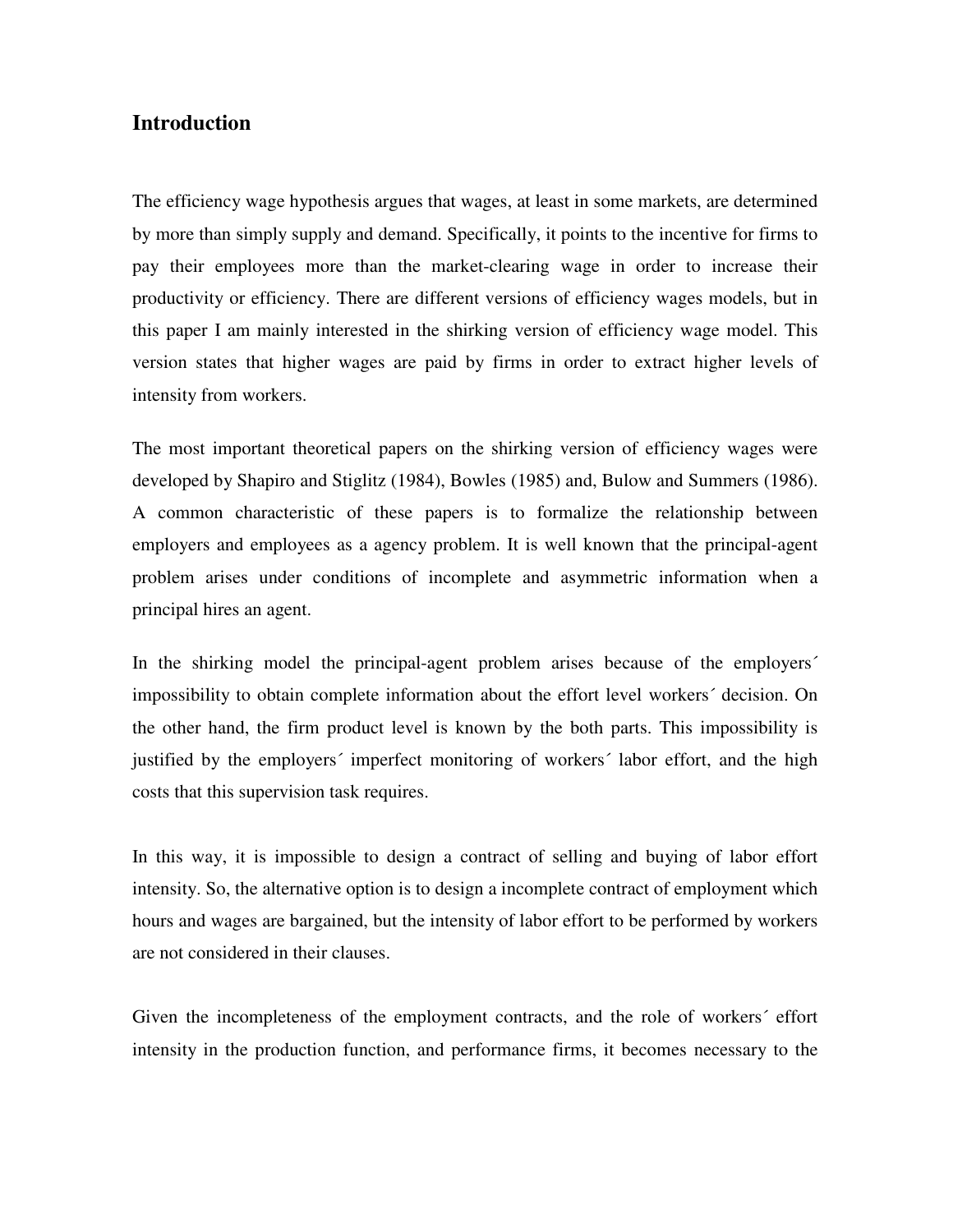employers to control and to supervise workers in order to extract higher levels of labor effort of them.

The shirking version of efficiency wage model states that employers manipulate incentives and penalties (carrots and sticks) in order to persuate workers to work hard which wages premiuns works as incentives, and dismissals (or probability of employment contract termination) works as penalties

In this paper are presented two different versions of shirking models. The first one was developed by Shapiro and Stiglitz (1984) which the well known non shirking condition is derived. The second one was developed by Bowles (2004) which a probability of termination equation for workers is derived in fuction of the wage rate.

Empirical evidence for both theoretical models are given by using cross section and panel data econometric estimations, and the outcomes provided in this paper support the efficiency wage hyphotesis.

This paper is composed in the following way: (i) the first section presents the theoretical models to be tested; (ii) the second section presents the data, descriptive statistics, and the outcomes of the econometric analysis; and (iii) the third and last section presents the conclusion.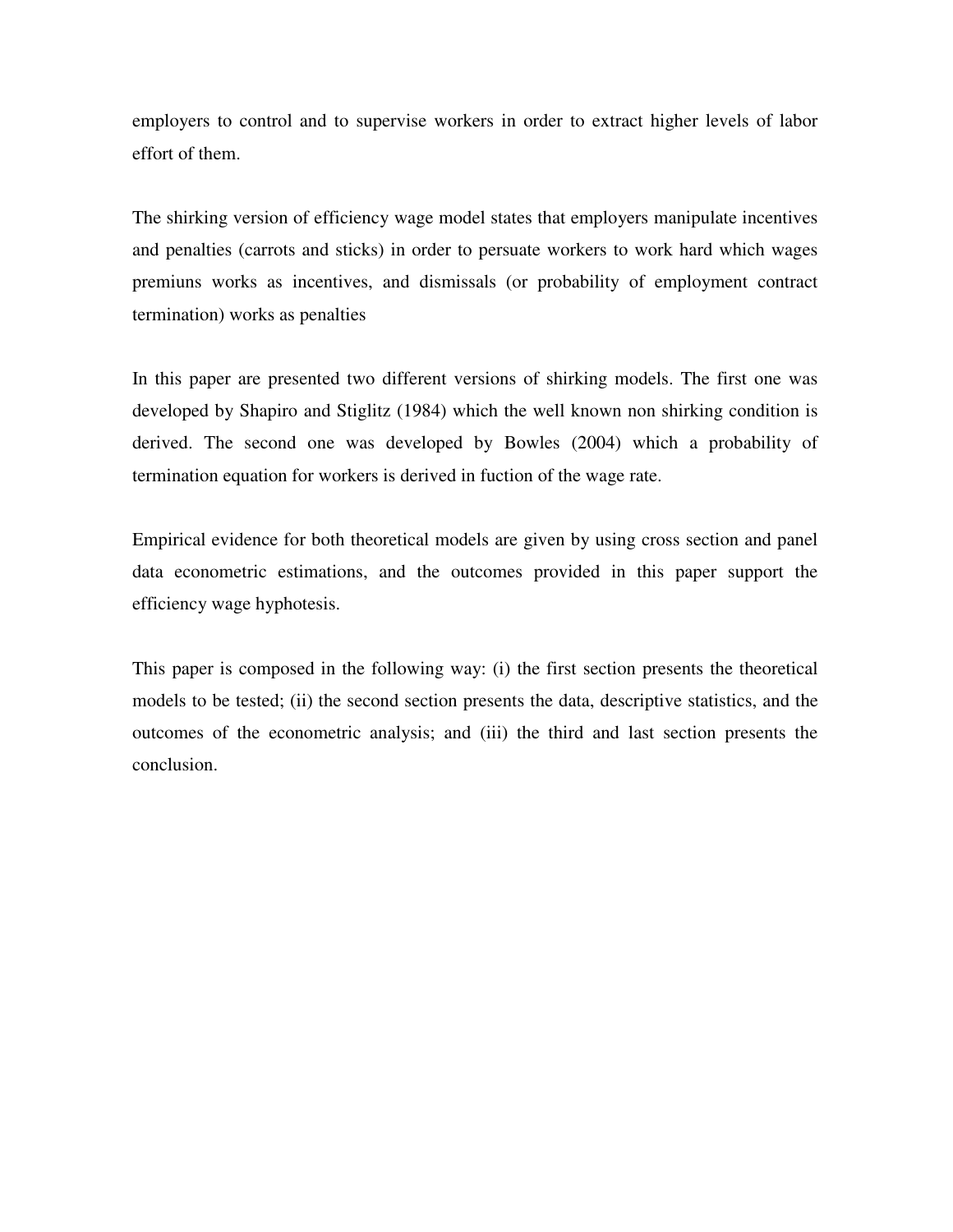### **1. Theoretical Issues**

#### **1.1. The Shirking Model**

The model assumes a fixed quantity of similar workers with a utility fuction *U=(w-e)*, where *w* means the wage rate, and *e* means the labor effort. The labor effort workers' choice is restricted in two values: *e*=0 (*shirker*), and *e*>0 (*non-shirker*).

Workers who labor effort is *e*>0 will always be employed at wage rate *w*. On the other hand, workers who labor effort is  $e=0$  are exposed to be caught shirking, and to be fired at probability *q* in each period of time. Unemployed workers receive a income (insurance) *b*.

A shirker worker alternates between periods of employability and unemployment where  $\theta$ is the fraction of time which these workers remain employed. The utility function for nonshirker and shirker workers is, respectively:

$$
U^N = (w - e)
$$
 (1)  
e  

$$
U^S = \theta w + (1 - \theta)b
$$
 (2)

In order to extract positive levels of labor effort from their workers, firms choose a wage rate *w* which  $U^N > U^S$  (the non shirking condition):

$$
w > b + \frac{1}{1 + \theta}e \qquad (3)
$$

Given that *q* is the probability of a shirker worker to be caught and fired in each period of time, the expected time of employment for this worker will be  $1/q$ . If  $\rho$  is the probability of an unemployed worker to find a job in each period of time, so the expected time of unemployment for this worker will be  $1/\rho$ .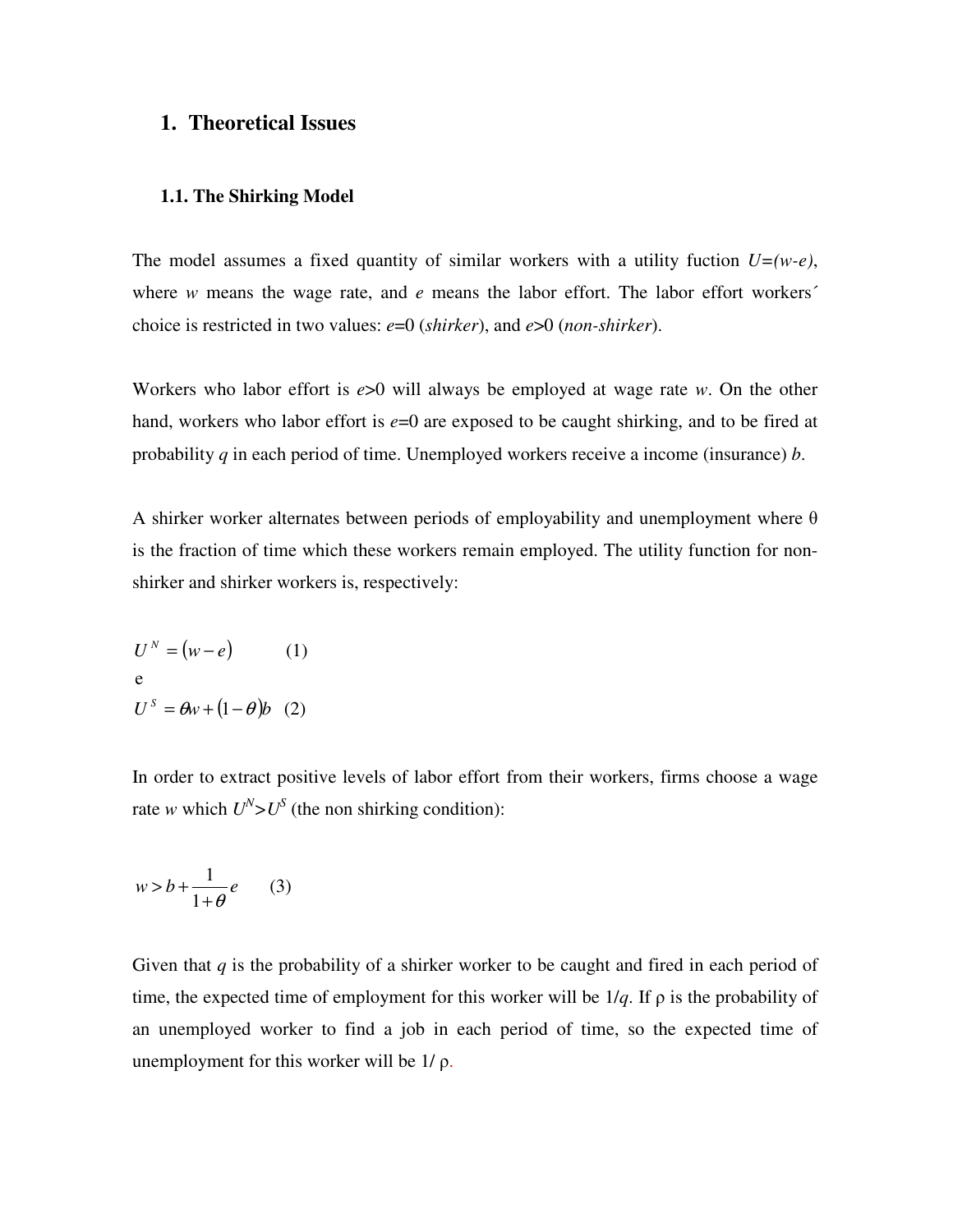Given these conditions, it is possible to write  $\theta$  in the following way:

$$
\theta = \frac{1/q}{1/q + 1/\rho} \qquad (4)
$$

By substituting the equation (4) in (3), we have:

$$
w > b + \left(1 + \frac{\rho}{q}\right) e \qquad (5)
$$

It is possible to note a positive correlation between the labor effort (*e*) and the wage rate (*w*) in the equation (5), but an empirical test of this equation is not possible since that the labor effort is not a verifiable variable.

On the other hand, it is possible to verify a trade-off between the wage rate (*w*) and the probability of shirker worker be caught and fired (*q*). If *q* is positively related with the firm intensity of monitoring, so it is possible to infer about a trade-off between wage rate and supervision intensity too.

Empirical tests of the shirking model use the trade-off between wage rate-intensity of supervision as hypothesis. The main problem of these empirical tests is the choice of proxy variable for intensity of supervision. The empirical works on this subject uses two different proxy variables: (1) the size of the firm; and (2) the supervisors/staff ratio (span of control).

In this paper I use the supervisors/staff ratio (span of control) as proxy variable for intensity of supervision.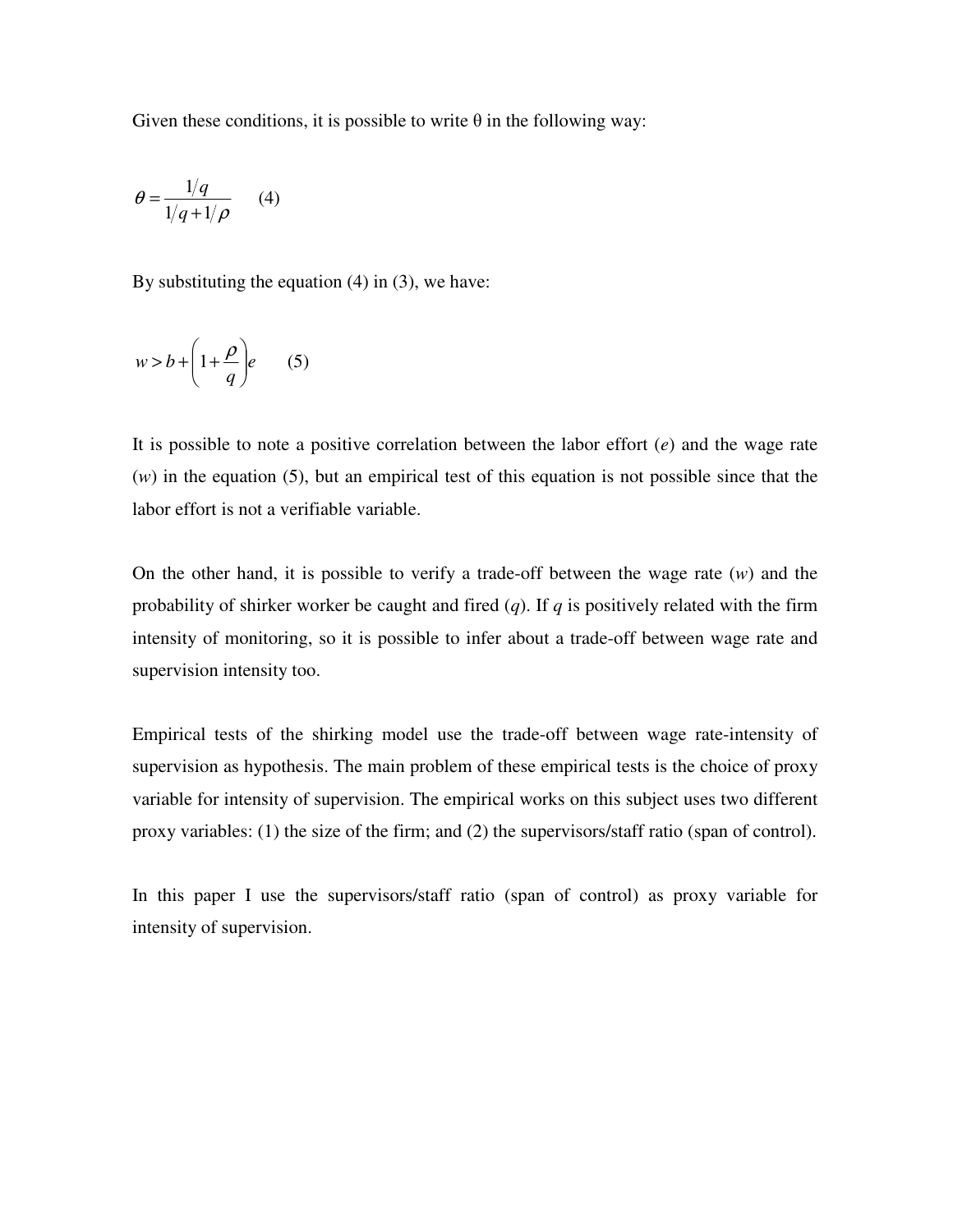#### **1.2. The Labor Discipline Model**

The labor discipline model is developed in Bowles (1985, and 2004). In this model is assumed that the employer know the best-effort response of workers, *e(w,m,z)*, given the wage rate, *w*, the level of monitoring, *m*, and the exogenous fallback option, *z*.

In the beginning of each time period the employer select and announces: (a) a probability of termination,  $t(e,m) \in [0,1]$  com  $t_e < 0$  e  $t_m > 0$ ; (b) a wage rate, *w*; and (c) a monitoring level for each hour of labor hired, *m*.

The worker utility function in each period of time is  $u=u(w,e)$  with  $u_w\geq 0$  e  $u_e\leq 0$ . The worker varies *e* in order to maximize the present value of his expected utility, given his time preference rate, *i*. The present value of the expected utility can be written in the following way:

$$
v = \frac{u(w, e) + [1 - t(e)]v + t(e)z}{1 + i}
$$
 (6)

Alternatively, by using the stationarity hypothesis:

$$
v = \frac{u(w,e) + iz}{i + t(e)} + z \qquad (7)
$$

The worker will select an effort level,  $e$ , which  $v_e=0$ , it implies that:

$$
u_e = t_e (v - z) \quad (8)
$$

Supposing that the worker utility function has the following specification:

$$
u = w - \frac{a}{1 - e} \quad (9)
$$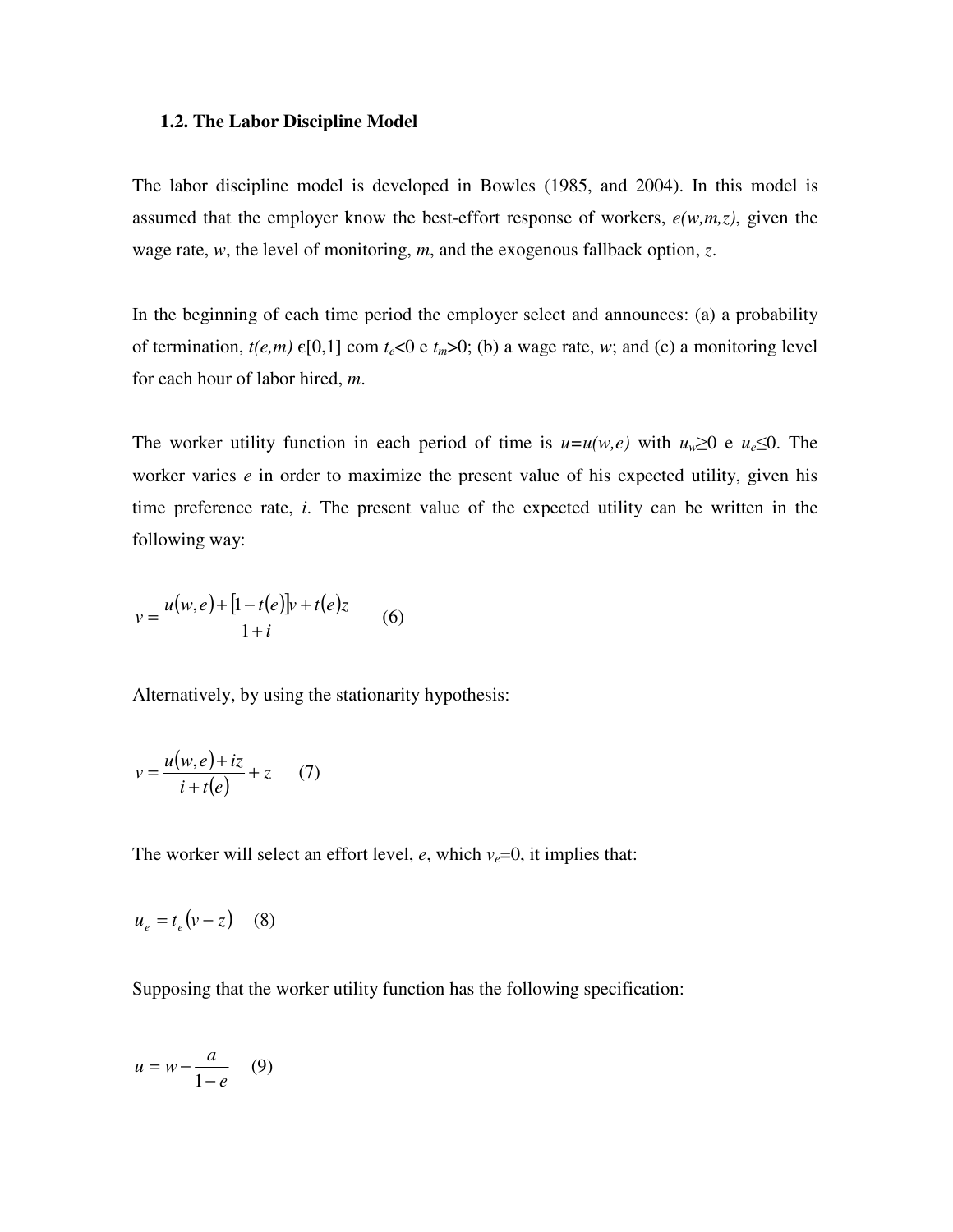Where *a* is a positive constant. Suppose that the firm does not incur in costs to monitor workers<sup>1</sup>. This simplification allows specifying the probability of termination function in the following terms:

$$
t = 1 - e \quad (10)
$$

Supposing that *i* and *z* are zero, these simplifications allow re-writing the equation (7) in the following way:

$$
v = \frac{u(w, e)}{t(e)} = \frac{w - a/(1 - e)}{(1 - e)} \qquad (11)
$$

Let us remember that workers will select an effort level *e* which  $v_e = 0$  and  $u_e = t_e(v-z)$ . From equation (10) is known that  $t_e = -1$ , so the effort level which maximizes the expected utility function of workers will be:

$$
e = 1 - \frac{(1+a)}{w} \qquad (12)
$$

It is possible to verify in the equation (12) that firms can not extract positive levels of effort (*e*) from their workers if the wage rate (*w*) paid is not superior to 1+a (non shirking condition).

<sup>&</sup>lt;sup>1</sup> Bowles disagrees with the argument that incomplete information arises because the costs and imperfect monitoring. The author suggests that "Incomplete information occurs when some information relevant at the outset of interaction is not revealed to at least one party. It is sometimes suggested that asymmetric information is the source of contractual incompleteness. But this is not quite right. What counts for the feasibility of a complete and third-party-enforceable contract is not only whether the relevant information is known, but also whether information is verifiable, that is admissible in a court of law or some other body that is capable of enforcing its terms".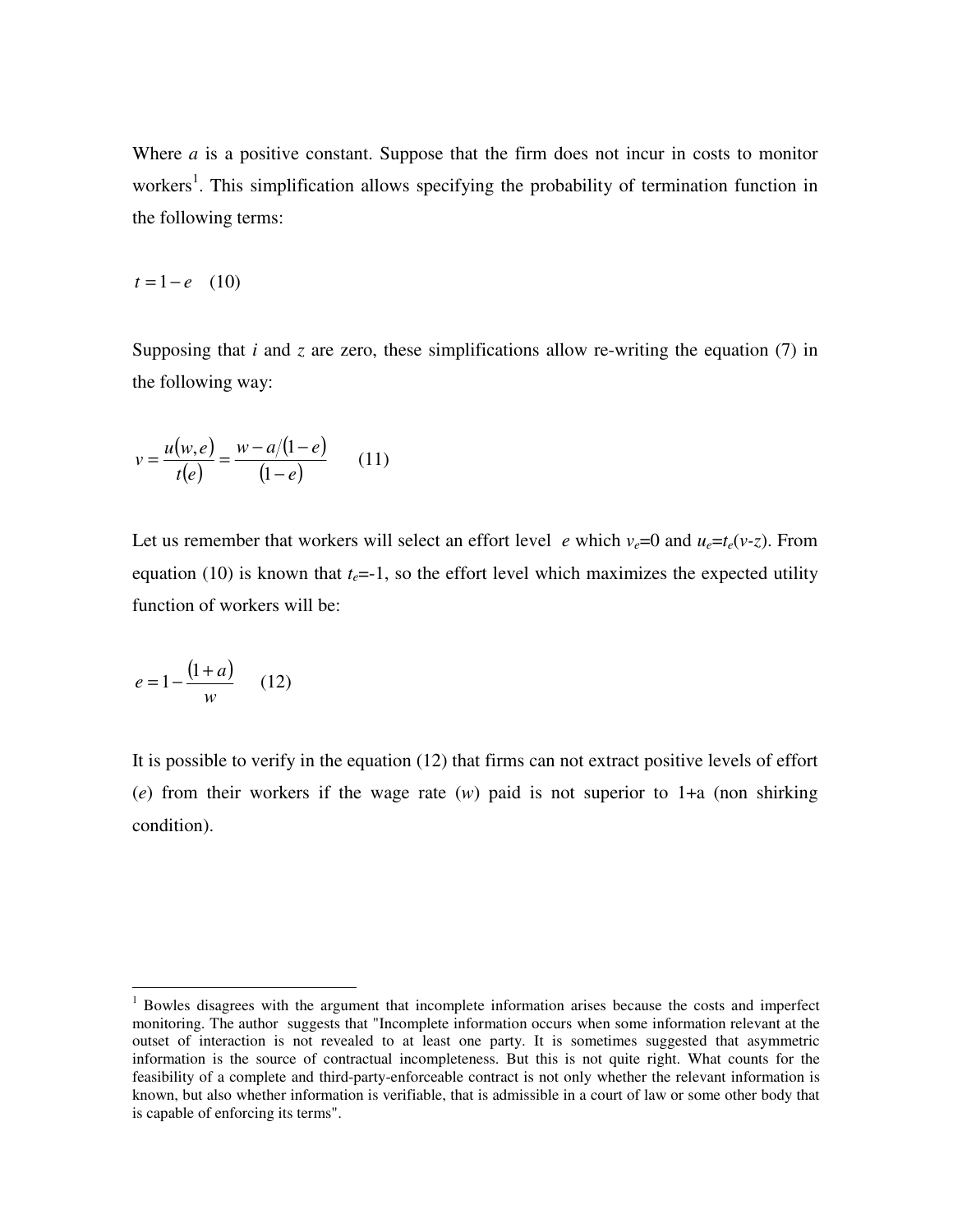Substituting the outcome of the equation (12) in to the probability of termination function (equation 10), we have:

$$
t = \frac{\left(1 + a\right)}{w} \qquad (13)
$$

This outcome states a trade-off between the probability of termination and wages, which *t* will tend to 1 if the firm pay a wage rate equals 1+a, and *t* will tend to 0 if the firm pays a infinite wage rate. This hypothesis – the trade-off between wages and probability of termination – will be empirically tested in the following sections of this work.

## **2. Empirical Issues**

#### **2.1. Data**

The data set used in this paper is RAIS which one uses to cover the period 2003 and 2004. RAIS (Annual Social Information Report) is an annual census of all firms and their employees in Brazil. There is detailed information about each employee (wages, hours worked, education, age, tenure, gender, and occupation) and each firm (industry, region, size, establishment type, etc), including a unique identifier for each firm and each establishment.

This sample uses individual information about 637,527 workers in 2003, and 635,121 workers in 2004. Individual information is also available for employers – 12,329 firms in 2003, and 12,082 firms in 2004. This sample corresponds to the total formal labor force employed in the construction industry located in the cities of Belo Horizonte, Porto Alegre, Recife, Rio de Janeiro, Salvador e São Paulo.

The choice of construction sector analysis is justified for three reasons: (1) the sector has specific statistics of unemployment for each city of the sample; (2) when compared with other industrial sectors, this sector presents higher incidence of workers fired by fair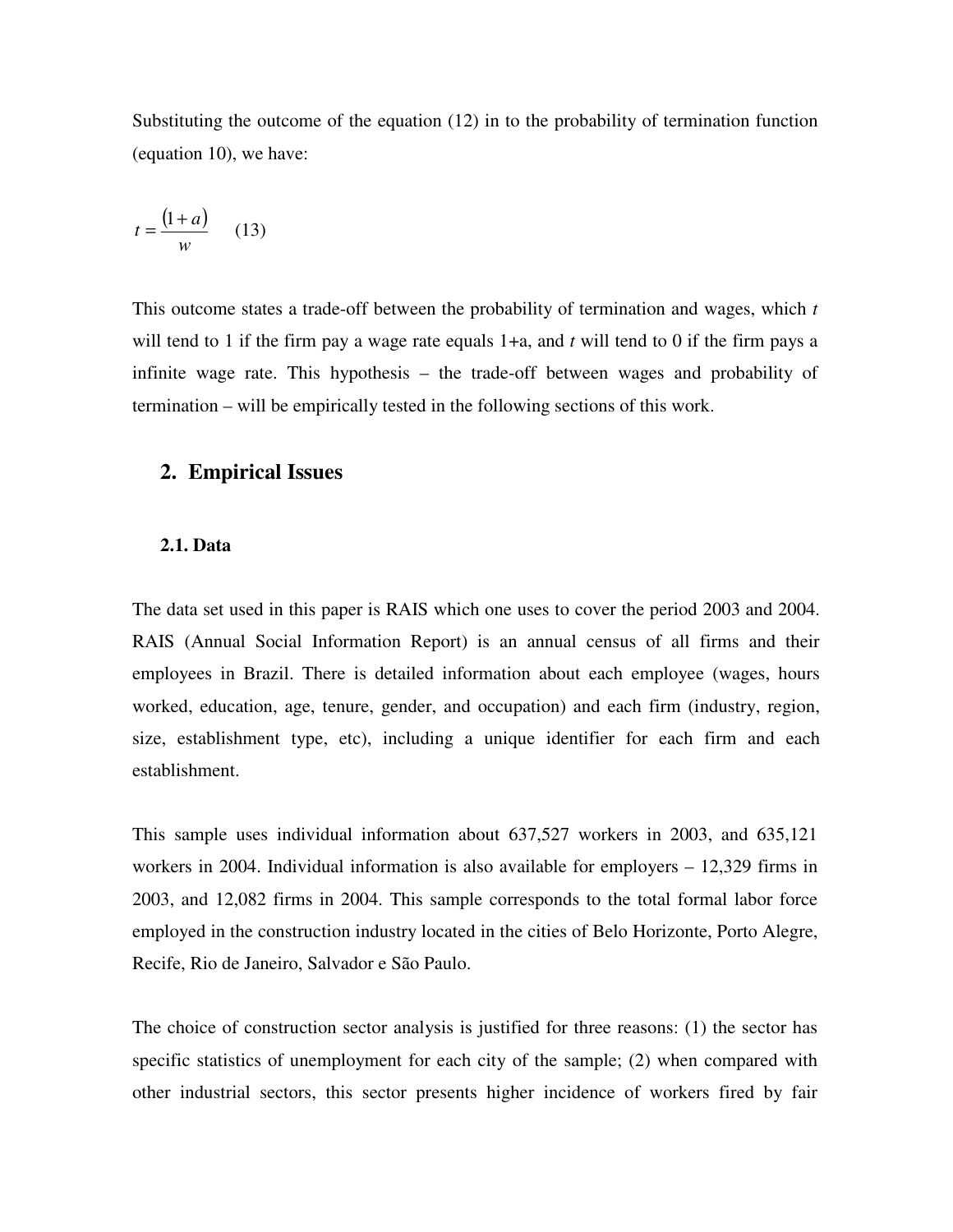reason; (3) different from other industrial sectors, the intensity of supervision in the construction industry is exclusively performed by human work, so it is possible to infer that the span of control is a more realistic proxy for intensity of monitoring in this case.

Descriptive statistics of variables used in this paper are reported in the table 1. Statistics are presented for each year of the sample, separately.

#### **2.2. Econometric Tests for the Shirking Model**

In this section the shirking model version of efficiency wage is tested by different econometric estimators. In this specific test one only uses information about blue collar workers. Given the occupational code for each worker, it is possible to calculate an accurate measure of span of control for each firm of the sample.

The first step is to test the model through cross section analysis. The specification of the econometric model to be tested is:

$$
\ln w_i = \beta_0 + \beta_1 X_i + \beta_2 Z_i + \beta_3 S_i + \varepsilon_i
$$
 (14)

Where  $ln w_i$  is the  $ln$  of worker *i* hourly wage,  $X_i$  is a vector of worker *i* attributes,  $Z_i$  is a vector of variables related to the firm where the worker  $i$  is employed,  $S_i$  is the ratio supervisors/staff (span of control) in the firm where the worker *i* is employed,  $\beta$ 's are parameters to be estimated, and  $\varepsilon_i$  is an error.

It was mentioned in the previous sections that shirking model states a negative relationship between wages and monitoring – in terms of the equation (14), it implies a negative value for the parameter  $β_3$ .

In order to test this hypothesis, one ran an OLS regression for each period available in the sample. The outcomes are reported in the table 2. In the second column of the table 2 it is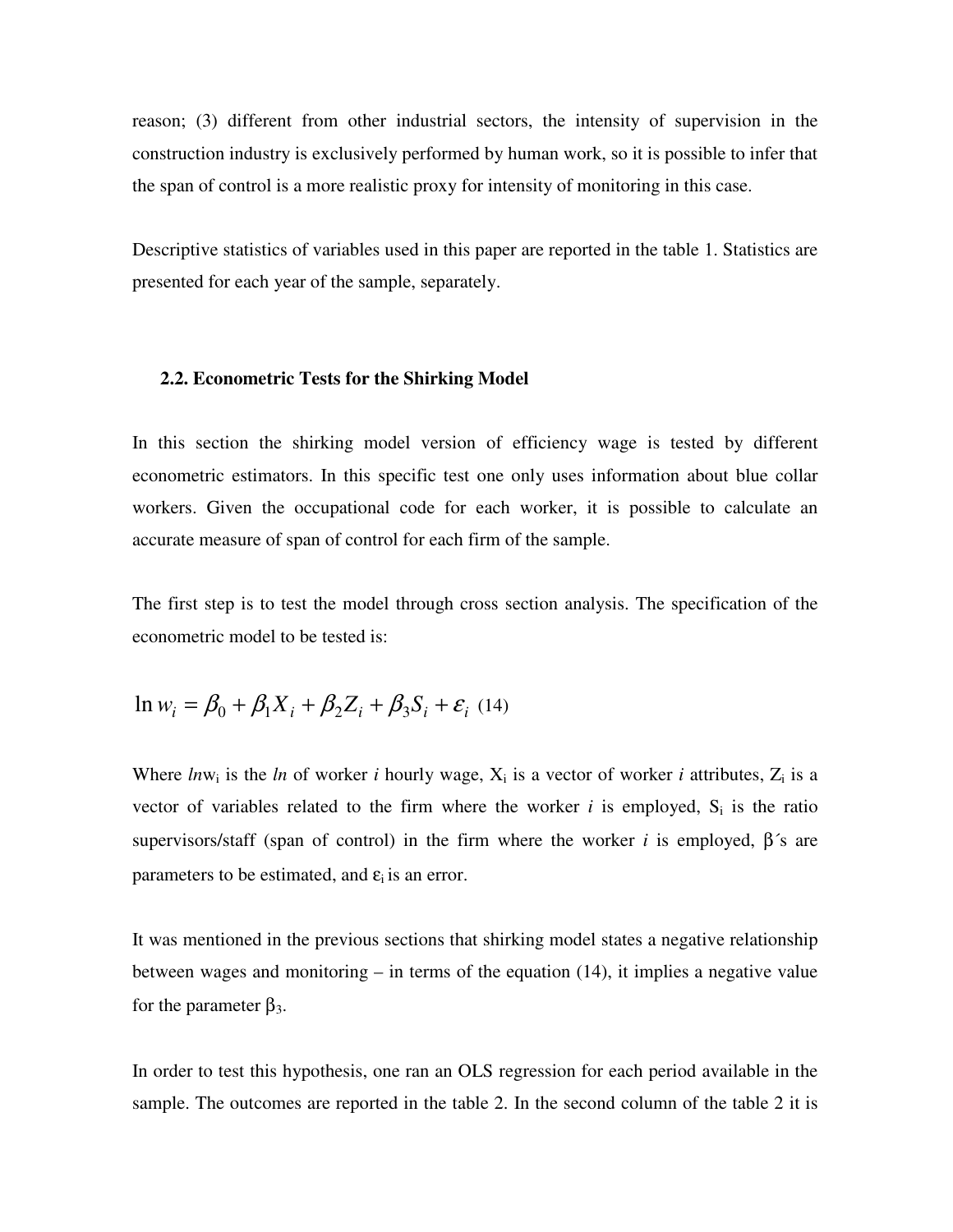possible to find the parameter  $\beta_3$  estimated for the 2003, and in the third column the value of  $β_3$  estimated for the 2004. In the both cases the estimated value of  $β_3$  present negative values -  $-0.0025$  for 2003, and  $-0.00015$  for 2004 -, but parameter of  $\beta_3$  for the 2004 is not statiscally significant.

Given the availability of identifier for each firm, an alternative way to test the shirking model is by exploring the panel characteristics of the sample. The specification of the econometric model to be in the panel approach is:

$$
\ln w_{it} = \beta_0 + \beta_1 X_{it} + \beta_2 Z_{it} + \beta_3 S_i + u_i + \varepsilon_{it}
$$
 (15)

Where  $u_i$  is a disturbance that does not varies across the time. There are two hypotheses for relationship between  $u_i$  and the other regressors of the equation  $(15)$ : they are correlated (fixed effect models) or not (random effect models).

The outcomes of these tests are reported in the table 2. Outcomes for random effect model are reported in forth column, and outcomes for the fixed effect model are reported in the fifth one. In the both cases the estimated value of  $\beta_3$  presents negative values - -0.0050 for random effects model, and -0.0055 for fixed effects model.

In general, the outcomes presented in this section have corroborated the efficiency wage model hypothesis, but it is important to mention some limitations of this section: (1) it is expected that wages and supervision are simultaneously determined, so the estimations obtained here may be biased, and the instrumental variables estimations would be necessary; (2) the panel has only two years; (3) fixed effects estimation is performed only for firms – it would be interesting obtain identifiers for workers in order to control the unobservable heterogeneity of workers.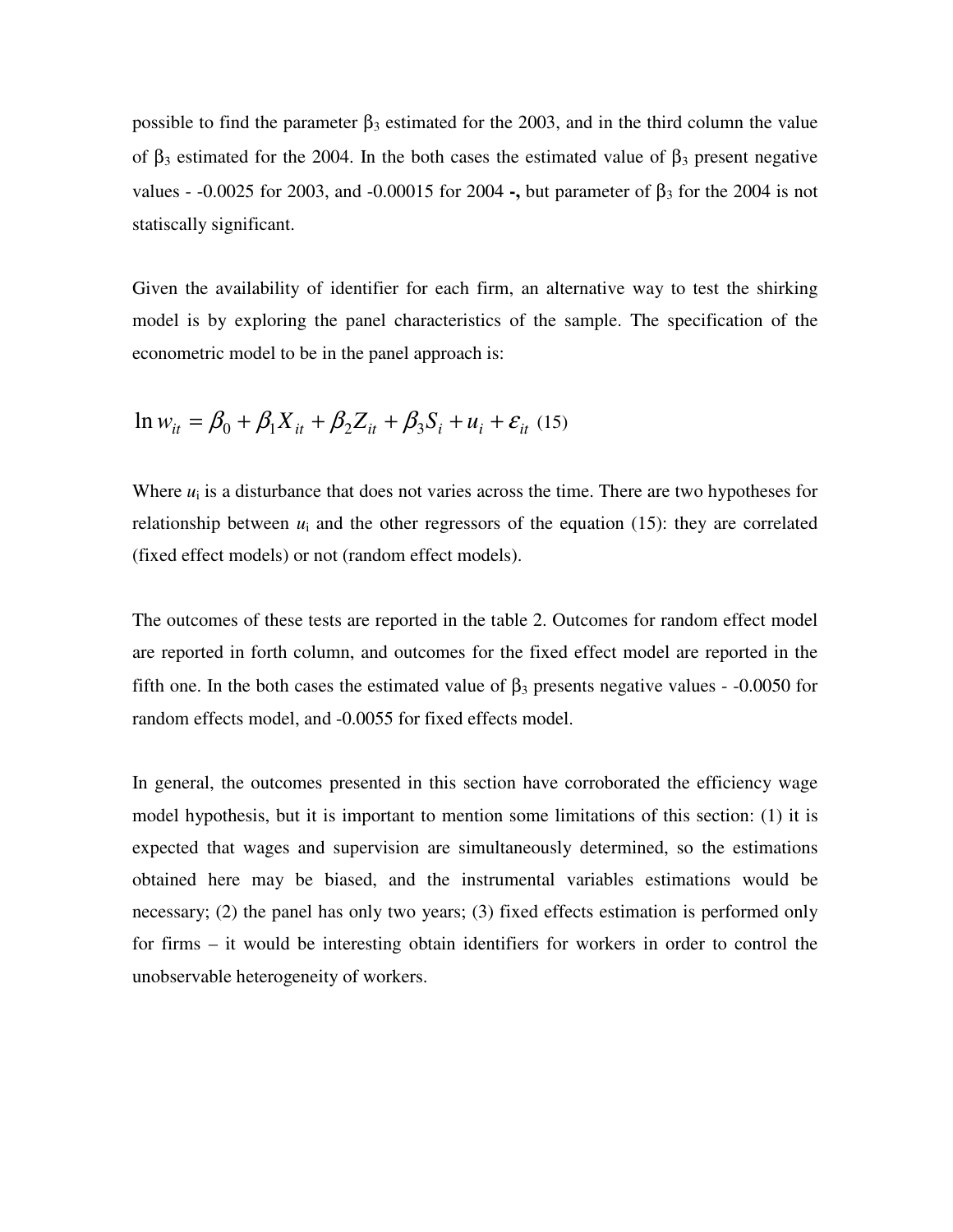#### **2.3. Econometric Tests for the Labor Discipline Model**

In this section the labor discipline model version of efficiency wage is tested by different econometric estimators. Different from the last section, in this specific test one uses information about blue and white collar workers.

Similar to the last section, the first step is to test the model through cross section analysis. The specification of the econometric model to be tested is:

$$
y_i = \beta_0 + \beta_1 \ln w + \beta_2 X_i + \beta_3 Z_i + \beta_4 U_i + \varepsilon_i
$$
 (16)

Where  $y_i$  is a dummy variable  $(y_i=1$  if the worker was fired by fair reason, otherwise  $y_i=0$ ),  $ln w_i$  is the *ln* of worker *i* hourly wage,  $X_i$  is a vector of worker *i* attributes,  $Z_i$  is a vector of variables related to the firm where the worker  $i$  is employed,  $U_i$  is the rate of unemployment in the city where the worker  $i$  is employed,  $\beta$ 's are parameters to be estimated, and  $\varepsilon_i$  is an error.

An important point to mention is about the expect values for the coefficients  $\beta_1$  and  $\beta_4$ . The negative relationship between probability of termination and wages has just been discussed in the previous sections. The relationship between probability of termination and unemployment depends, as argued by Campbell (1997), from the nature of the labor contract termination.

Different from that cases which terminations were caused by layoffs (in this case it is expected a positive relationship between termination and unemployment), the expected relationship between fair reason terminations and unemployment rate is negative, since that it is expected that higher unemployment rates reduces the incentives for shirking – it means that unemployment rate is a discipline device on the labor force.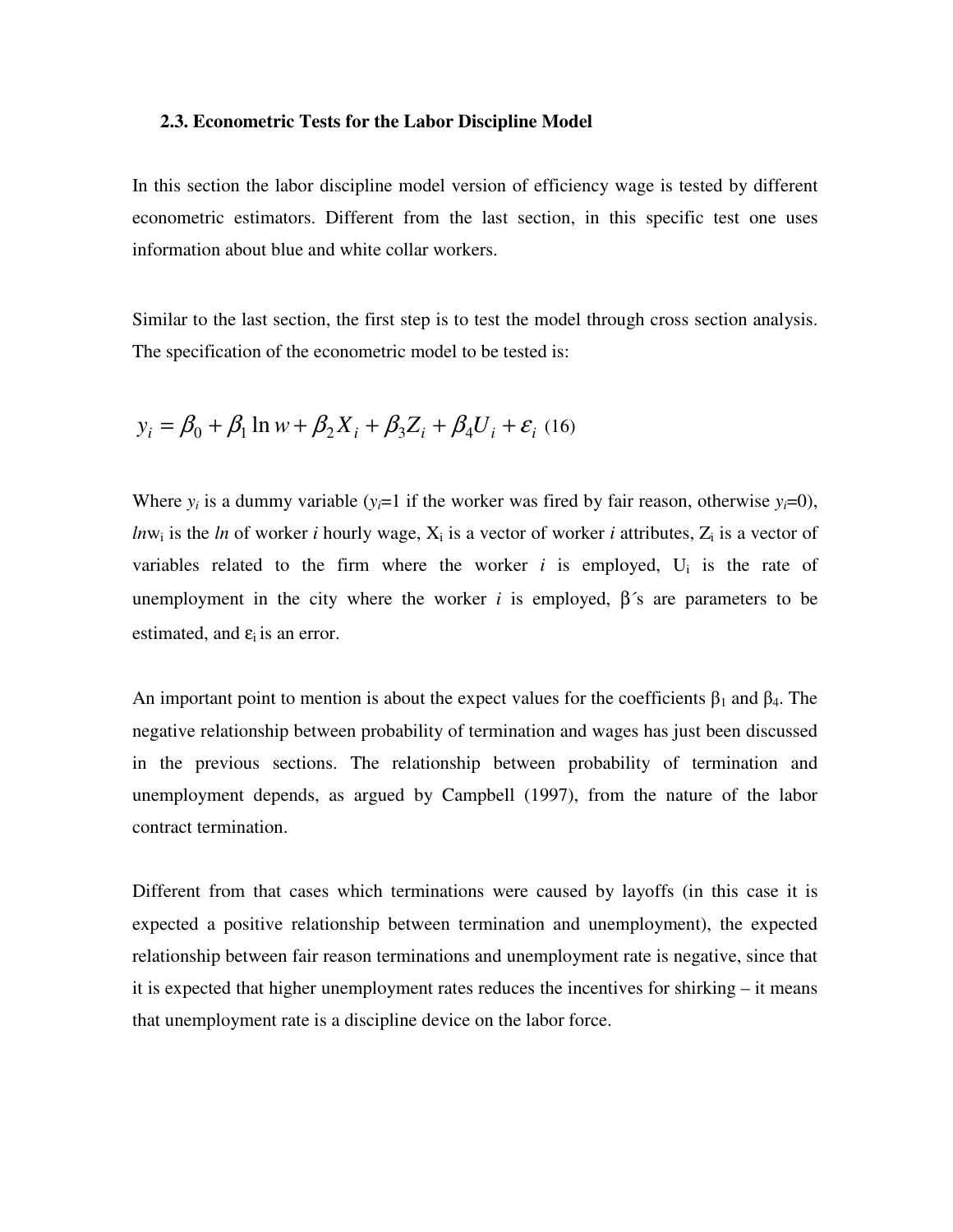The model specified by the equation (16) was estimated by three different methods: (1) Logit, (2) Probit, and (3) OLS-Linear Probability Model. The outcomes obtained by Probit estimations are reported in the table 3. The second (third) column reports 2003 (2004) outcomes.

The cross sectional outcomes corroborates the theoretical arguments which  $\beta_1$  and  $\beta_4$  are negatives. In the case of  $\beta_1$  the outcomes are -0.1427 for 2003, and -0.0426 for 2004. In the case of  $\beta_4$  the outcomes are -2.2474 for 2003, and -3.7974 for 2004.

Alike the econometric tests of the shirking model, the cross section outcomes have supported the efficiency wage theory too.

Following the econometric strategy from the previous section, the next step of this work is to explore the panel characteristics of the sample by using fixed effects estimators. The last test is to obtain parameters for  $\beta_1$  and  $\beta_4$  by using conditional logistic for fixed effects model.

The results from the fixed effects conditional logistic model are reported in the last column of table 3. After controlling for the heterogeneity of firms, the outcomes remain supporting the trade-off between probability of termination and wages (-0.3448), but the negative relationship between probability of termination and unemployment rate is not supported by the estimated value for  $\beta_4$  (4.2494). Although the value of  $\beta_4$  is positive, it is not statiscally significant.

The outcomes presented in this section have corroborated the efficiency wage model hypothesis again, but it is important to mention that these outcomes suffer from the same limitations discussed before (endogeneity, and workers omitted variables). So, it is important to the reader take to account these problems and to interpret the outcomes with some caution.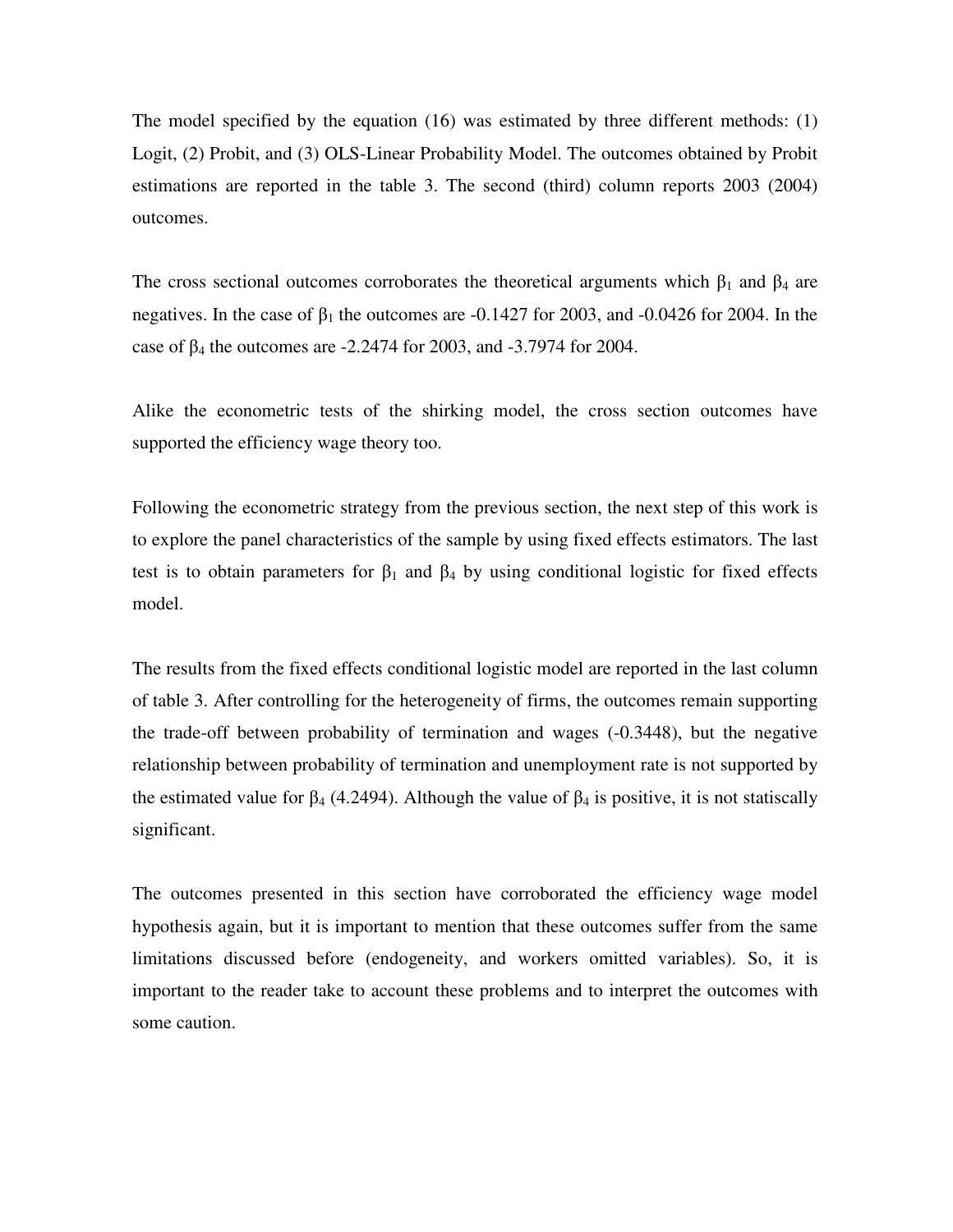## Final Comments

The aim of this paper was to test the shirking, and the labor discipline versions of the efficiency wage model. A rich data set with detailed information about workers and firms from Brazilian construction industry was used in this way.

Specificities of the sample allow me to use different econometric methods to test the theoretical models presented along of this work. The econometric results supported the efficiency wage hypotheses in all used specifications (cross section, and panel analysis).

It was commented along this paper about the limitations of the tests. Controls for endogeneity, and for unobservable heterogeneity of workers would be very important to provide more robustness for the results – they are the next steps of this preliminary work.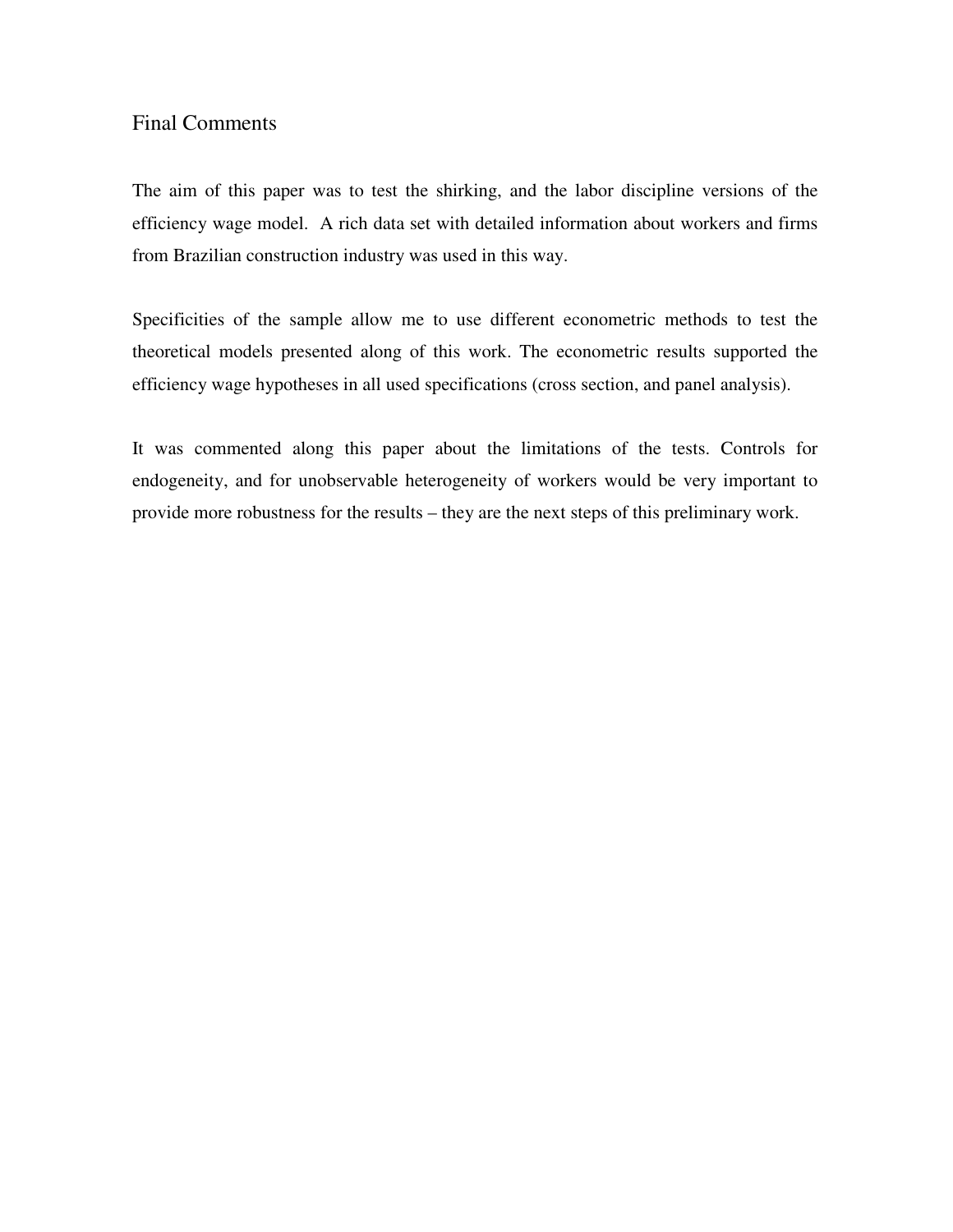## **References**

Bowles, S. (2004). Microeconomics: Behavior, Institutions and Evolution. New Jersey. Princeton University Press.

Bowles, S. (1985). The production process in a competitive economy: Walrasian, neo-Hobbesian and Marxian models. *American Economic Review*, 75: 16-36.

Brown, C. & Medoff, J. (1989). The employer size-wage effect. *Journal of Political Economy,*97: 1027-1059.

Brown, S. & Sessions, J. (2001). Wages, Supervision and Sharing: An analysis of the 1998 Workplace Employee Relations Survey, *Discussion Papers n.02/7*, Department of Economics, University of Leicester.

Bulow, J. and Summers, L.(1986). A theory of dual labor markets with application to industrial policy, discrimination, and Keynesian unemployment, *Journal of Labor Economics*, 4:376-414.

Campbell, C. (1997) "The Determinants of Dismissals, Quits, and Layoffs: A Multinomial Logit Approach." *Southern Economic Journal*, 63: 1066-1073.

Esteves, L. (2006) Uma nota sobre intensidade de supervisão nas indústrias brasileiras. *Revista Brasileira de Economia*, 60 (3): 235-246.

Rebitzer, J. (1995). Is there a trade-off between supervision and wages? An empirical test of efficiency wage theory. *Journal of Economic Behavior and Organization*, 28: 107-129.

Shapiro, C. and Stiglitz, J. (1984). Equilibrium unemployment as a worker discipline device. *American Economic Review*, 74: 433-444.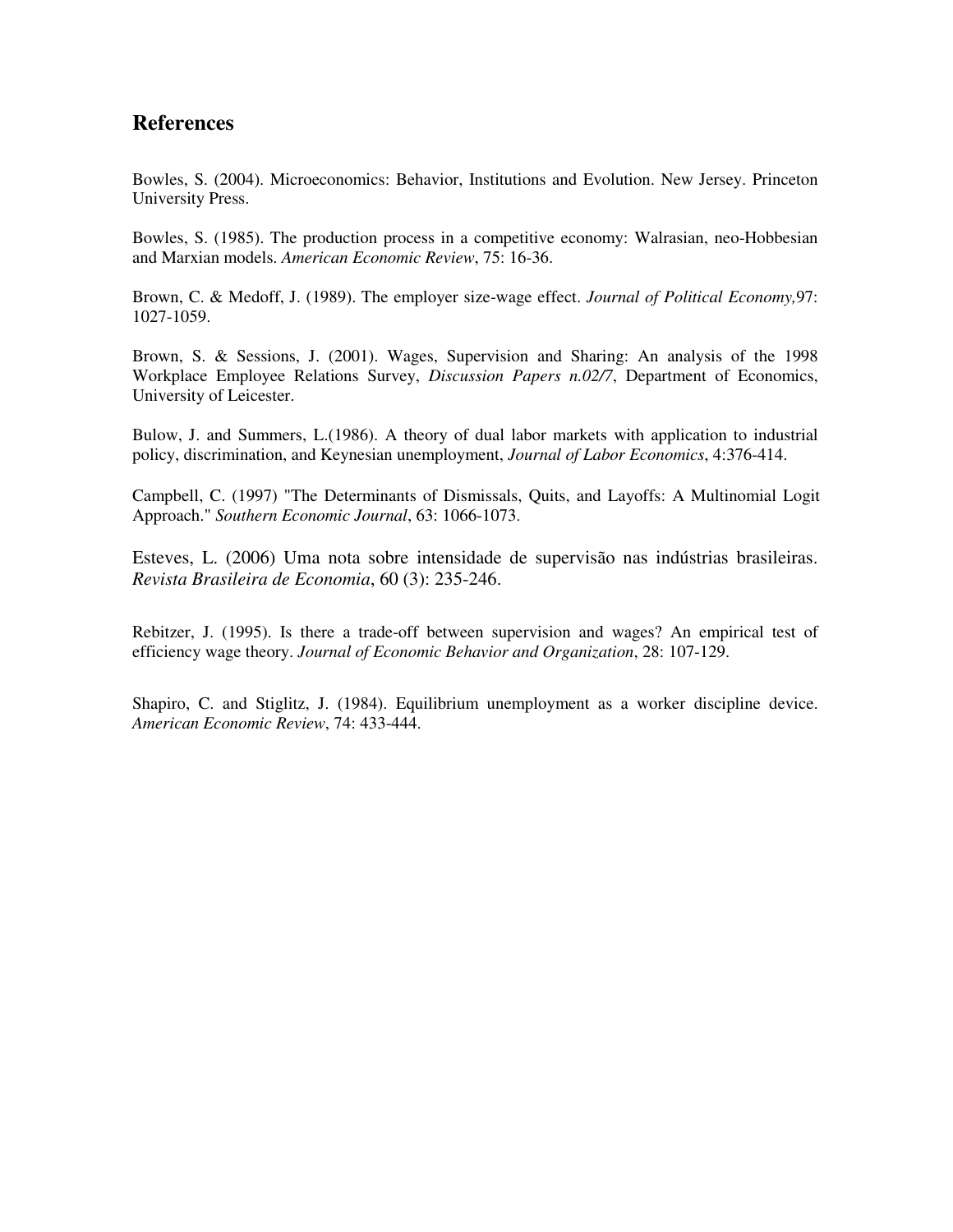| <b>Variables</b>                  | <b>Mean</b>                 | <b>Mean</b>          |  |
|-----------------------------------|-----------------------------|----------------------|--|
|                                   | <b>(Standard Deviation)</b> | (Standard Deviation) |  |
|                                   | <b>Year 2003</b>            | <b>Year 2004</b>     |  |
| Wage (in minimun wages)           | 2.96                        | 2.93                 |  |
| Gender (male=1; female=0)         | 0.94                        | 0.94                 |  |
|                                   | (0.23)                      | (0.23)               |  |
| Schooling (years)                 | 6.34                        | 6.50                 |  |
|                                   | (3.38)                      | (3.39)               |  |
| Age of Worker                     | 35.67                       | 35.80                |  |
|                                   | (10.85)                     | (10.89)              |  |
| Firm Size (Employees)             | 54.19                       | 57.45                |  |
|                                   | (331.60)                    | (278.09)             |  |
| <b>Unemployment Rate</b>          | 0.095                       | 0.076                |  |
|                                   | (0.021)                     | (0.016)              |  |
| $\%$<br>Fired<br>Workers<br>(Fair | 0.0028                      | 0.0028               |  |
| Reason)                           | (0.053)                     | (0.053)              |  |
| Supervisors-staff ratio           | 0.13                        | 0.129                |  |
| (span of control)                 | (1.62)                      | (1.90)               |  |
| Number of workers                 | 637,527                     | 635,121              |  |
| Number of Firms                   | 12,329                      | 12,082               |  |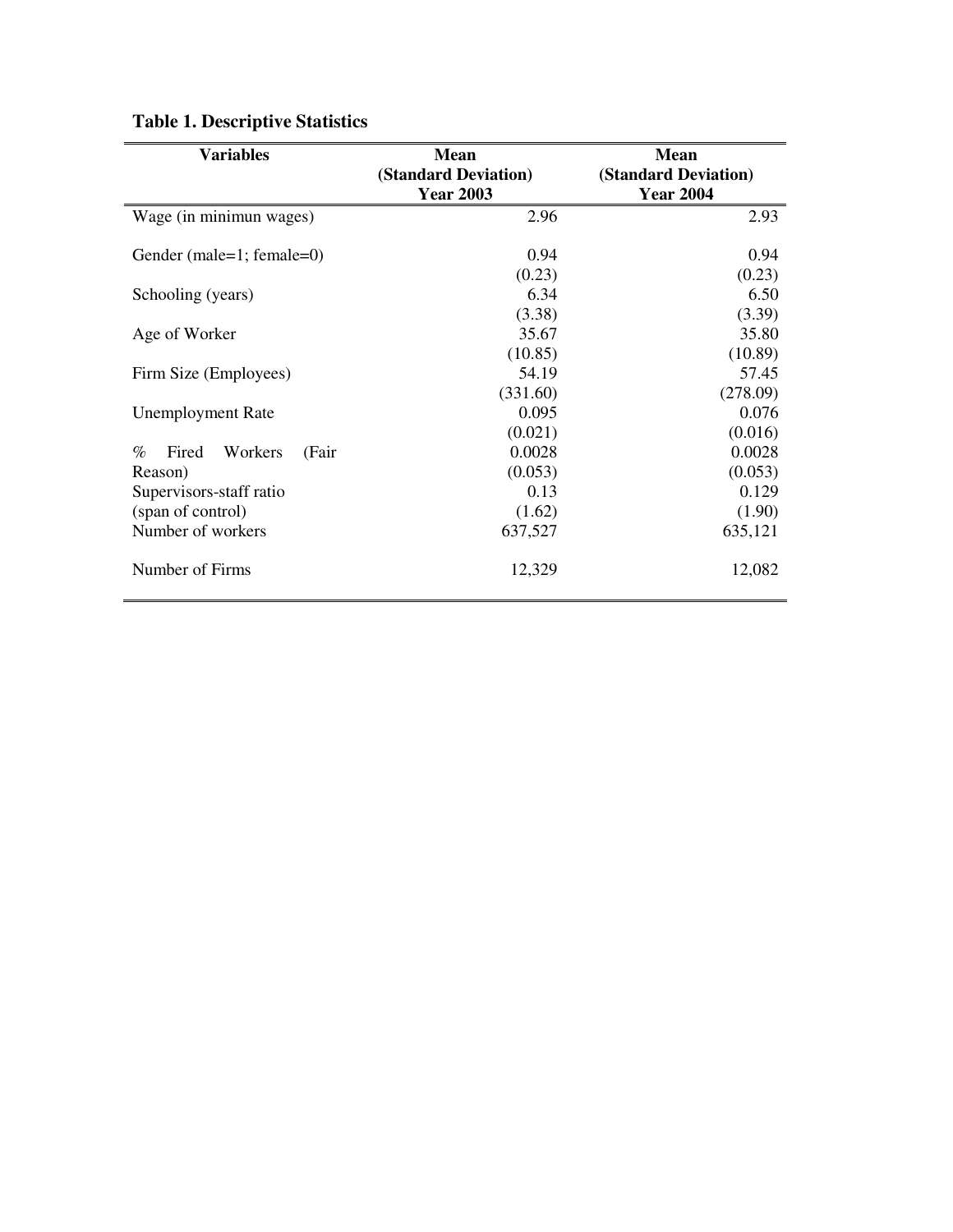## **Table 2. Regressions** *Shirking Model*

| acht ranabha. In hoarty wage<br>Independent | <b>Cross Section</b> | <b>Cross</b>        | Panel                | Panel                |
|---------------------------------------------|----------------------|---------------------|----------------------|----------------------|
| <b>Variables</b>                            | 2003                 | <b>Section 2004</b> | <b>Random</b>        | <b>Fixed Effects</b> |
|                                             | coefficient          | coefficient         | <b>Effects Firms</b> | <b>Firms</b>         |
|                                             | (t-student)          | (t-student)         | coefficient          | coefficient          |
|                                             |                      |                     | $(\mathbf{z})$       | (t-student)          |
| Constant                                    | $-5.1700$            | $-4.2203$           |                      | $-4.7356$            |
|                                             | $(-243.73)$          | $(-195.29)$         |                      | $(-478.74)$          |
| Age of Worker                               | 0.0040               | 0.0038              | 0.0029               | 0.0029               |
|                                             | (50.83)              | (50.71)             | (65.23)              | (64.51)              |
| Gender                                      | 0.0689               | 0.0807              | 0.0566               | 0.0574               |
|                                             | (7.86)               | (8.42)              | (10.28)              | (10.39)              |
| Schooling                                   | 0.0140               | 0.0122              | 0.0064               | 0.0064               |
|                                             | (43.24)              | (40.29)             | (28.52)              | (28.65)              |
| Ln Firm Size                                | 0.0475               | 0.0389              | 0.0045               | 0.0035               |
|                                             | (95.04)              | (82.99)             | (3.56)               | (2.26)               |
| Supervisors-staff ratio                     | $-0.0025$            | $-0.00015$          | $-0.0050$            | $-0.0055$            |
| (span of control)                           | $(-8.12)$            | $(-0.73)^{NS}$      | $(-7.17)$            | $(-7.35)$            |
| Controls occupations.                       | Yes                  | Yes                 | Yes                  | Yes                  |
| Controls industries.                        | Yes                  | Yes                 | Yes                  | Yes                  |
| Controls local.                             | Yes                  | Yes                 | Yes                  | Yes                  |
| Observations                                | 352,017              | 357,348             | 709,365              | 709,365              |
| $R^2$                                       | 0.3478               | 0.3450              |                      |                      |
| F-Statistic                                 | 11,042.32            | 11,072.40           |                      |                      |
| Nr. Groups                                  |                      |                     | 10,378               | 10,378               |

*Dependent variable: ln hourly wage*